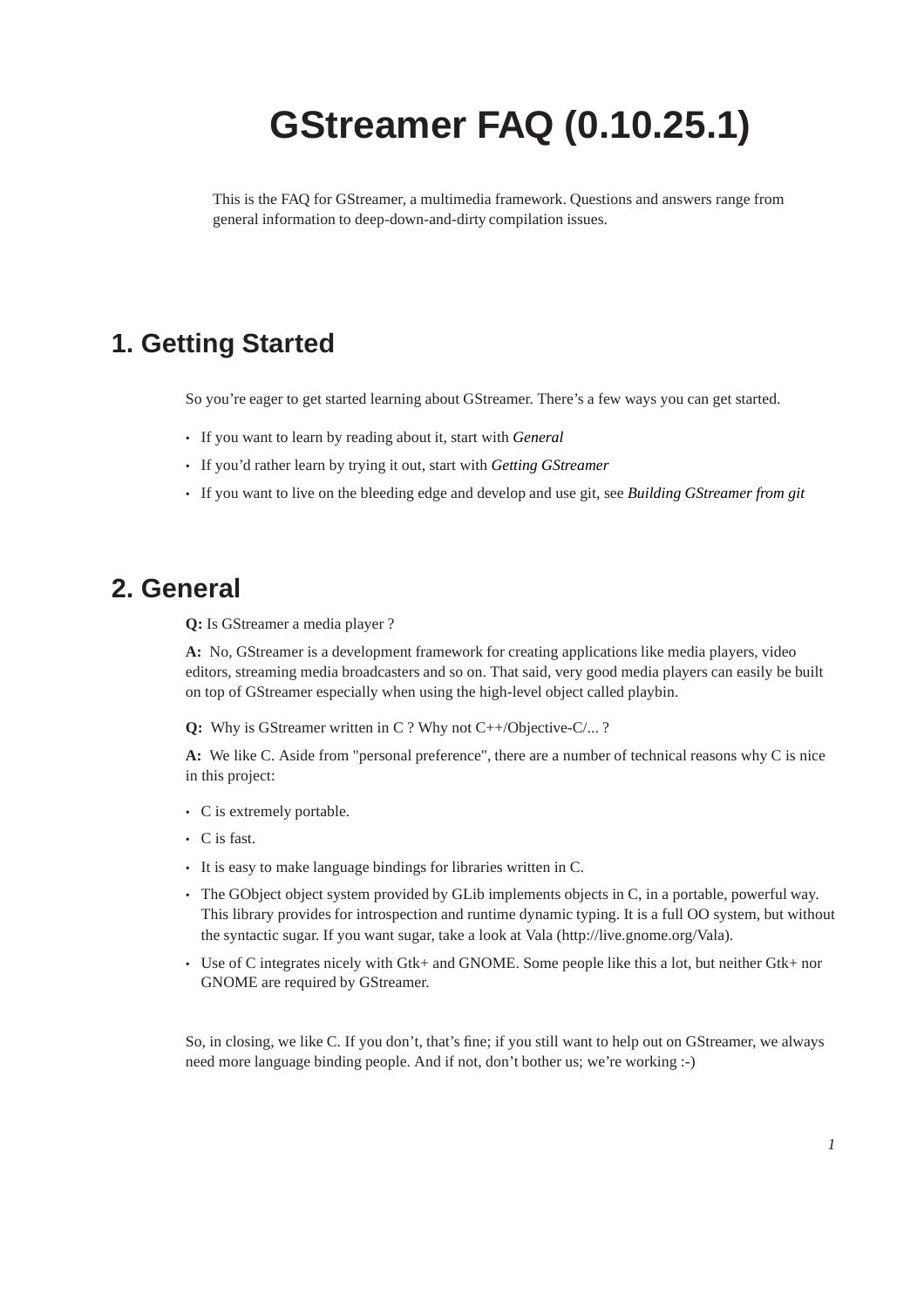#### **Q:** What applications are available for GStreamer ?

**A:** Many media player applications have chosen GStreamer for their backend. Also a couple of media format conversion tools have been written using the powers of GStreamer. With the advent of GStreamer-0.10 several media editing applications have been started.

For a list of projects, look at the application list (http://gstreamer.freedesktop.org/apps/) on the GStreamer project website.

#### **Q:** Does GStreamer support the format of my media files?

**A:** GStreamer aims to support every format imaginable, but that doesn't mean the developers have managed to achieve that aim yet. If a GStreamer enabled application doesn't play back your files, you can help us solve that problem by filing an enhancement request bug (htpp://bugzilla.gnome.org) for that format. If you have it, please provide:

- links to other players, preferrably Open Source and working on Unix
- links to explanations of the format.
- ways to obtain mediafiles in that format to test.

### **Q:** What are the exact licensing terms for GStreamer and its plugins ?

**A:** All of GStreamer, including our own plugin code, is licensed under the GNU LGPL (http://www.gnu.org/licenses/lgpl.html) license. Some of the libraries we use for some of the plugins are however under the GPL, which means that those plugins can not be used by a non-GPL-compatible application.

As part of the GStreamer source download you find a file called LICENSE\_readme in gst-plugins package. That file contains information in the exact licensing terms of the libraries we use. As a general rule, GStreamer aims at using only LGPL or BSD licensed libraries if available and only use GPL or proprietary libraries where no good LGPL or BSD alternatives are available.

From GStreamer 0.4.2 on, we implemented a license field for all of the plugins, and in the future we might have the application enforce a stricter policy (much like tainting in the kernel).

#### **Q:** Is GStreamer a sound server ?

**A:** No, GStreamer is not a soundserver. GStreamer does however have plugins supporting most of the major soundservers available today, including pulseaudio, ESD, aRTSd, Jack and others.

**Q:** Will GStreamer be available for platforms other than Unix ?

**A:** Depends. Our main target is the Unix platform. It also works on Win32 and Mac OS X, but it may still be a bit challenging to get everything up and running. That said, interest has been expressed in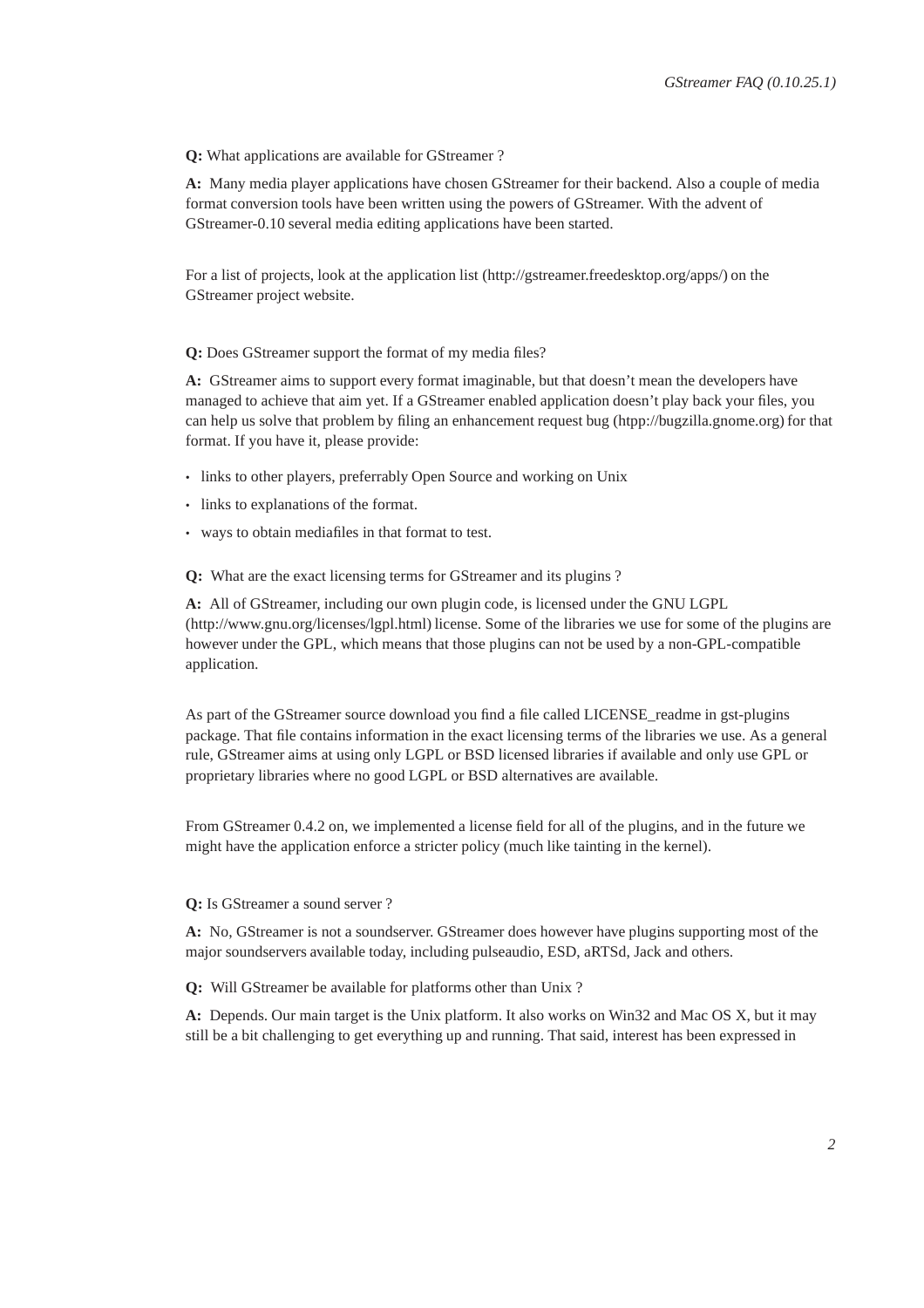porting GStreamer to other platforms and the GStreamer core team will gladly accept patches to accomplish this.

**Q:** What is GStreamer's relationship with the GNOME community ?

**A:** While GStreamer is operated as an independent project, we do have a close relationship with the GNOME community. Many of our hackers consider themselves also to be members of the GNOME community. GStreamer is officialy bundled with the GNOME desktop, as lots of packages (like gnome-media, totem and rhythmbox) are using it. This does not exclude use of GStreamer by other communities at all, of course.

**Q:** What is GStreamer's relationship with the KDE community ?

**A:** The GStreamer community wants to have as good a relationship as possible with KDE, and we hope that someday KDE decides to adopt GStreamer as their multimedia API (planned for KDE 4). There have been contacts from time to time between the GStreamer community and KDE and we do already have support for the aRTSd sound server used by KDE. Also, some of the KDE hackers have created Qt bindings of GStreamer, made a simple video player and using it in some audio players (JuK and AmaroK).

**Q:** I'm considering adding GStreamer output to my application...

**A:** That doesn't really make sense. GStreamer is not a sound server, so you don't output directly to GStreamer, and it's not an intermediate API between audio data and different kinds of audio sinks. It is a fundamental design decision to use GStreamer in your app; there are no easy ways of somehow 'transfering' data from your app to GStreamer. Instead, your app would have to use or implement a number of GStreamer elements, string them together, and tell them to run. In that manner the data would all be internal to the GStreamer pipeline.

That said, it is possible to write a plugin specific to your app that can get at the audio data.

### **3. Dependencies**

**Q:** Why are there so many dependencies ?

**A:** Making a full-featured media framework is a huge undertaking in itself. By using the work done by others, we both reduce the amount of redundant work being done and leave ourselves free to work on the architecture itself instead of working on the low-level stuff. We would be stupid not to reuse the code others have written.

However, do realize that in no way you are forced to have all dependencies installed. None of the core developers has all of them installed. GStreamer has only a few obligate dependencies : GLib 2.0, liboil, and very common stuff like glibc, a C compiler, and so on. All of the other dependencies are optional.

So, in closing, let's rephrase the question to "Why are you giving me so many choices and such a rich environment ?"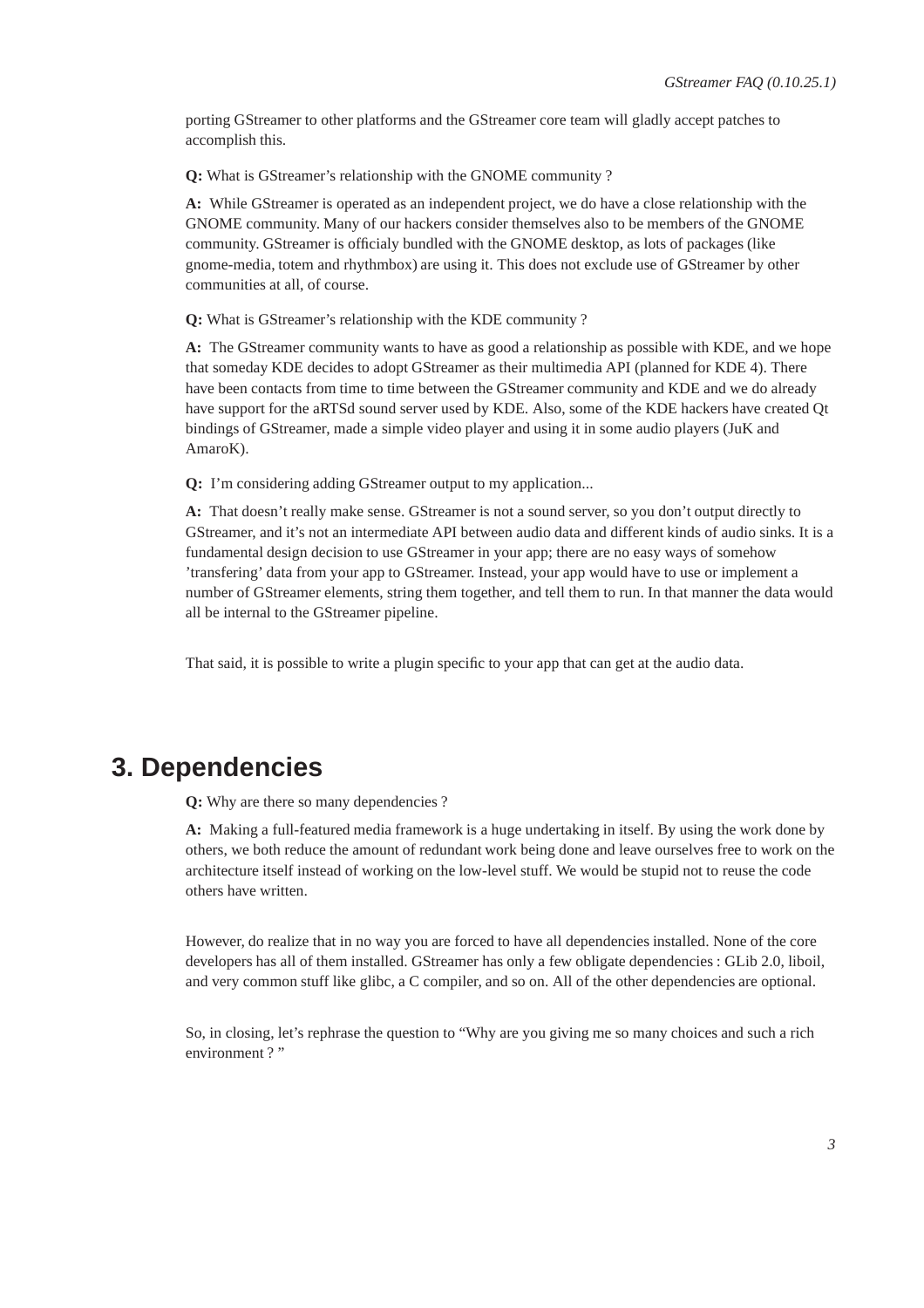**Q:** Does GStreamer use GTK+ 1.2/GLib 1.2 or GLib 2.0 ?

**A:** Since the 0.3.3 release of GStreamer, we use GLib 2.0 as the core library for GStreamer, which features a move of GObject from GTK+ 2.0 to GLib 2.0. If you want to compile using GTK+ 1.2/GLib 1.2, you need to get the 0.3.1 or earlier release. It is of course not supported.

**Q:** Does GStreamer offer support for DVD decoder cards like dxr2/3 ?

**A:** We do have support for the dxr3, although dxr2 support is unknown. GStreamer can easily accomodate hardware acceleration by writing new device-specific elements.

#### **Q:** Is GStreamer X independent ?

**A:** Yes, we have no X dependency in any of our core modules. There are GStreamer applications that run fine without any need for X. However, until our Linux Framebuffer or libsvga plugin is ready, you will not be able to play videos without X. In the future, there will probably be lots of different output plugins for video available.

**Q:** What is GStreamer's position on efforts such as LADSPA ?

**A:** GStreamer actively supports such efforts, and in the case of *LADSPA* (http://ladspa.org/), we already have a wrapper plugin. This wrapper plug-in detects the LADSPA plugins present on your system at register time.

**Q:** Does GStreamer support MIDI ?

**A:** Not yet. The GStreamer architecture should be able to support the needs of MIDI applications very well however. If you are a developer interested in adding MIDI support to GStreamer we are very interested in getting in touch with you.

**Q:** Does GStreamer depend on GNOME ?

**A:** No. But many of the applications developed for GStreamer do, including our sample applications. There is nothing hindering people from developing applications using other toolkits however and we would happily help promote such efforts. A good example of an application using GStreamer, but which is not using GNOME is the *Mozstreamer* (http://mozstreamer.mozdev.org) which uses Mozilla XUL.

### <span id="page-3-0"></span>**4. Getting GStreamer**

**Q:** How do I get GStreamer ?

**A:** Generally speaking, you have three options, ranging from easy to hard :

- [distribution-specific packages](#page-4-0)
- [source tarballs](#page-4-1)
- [git](#page-4-0)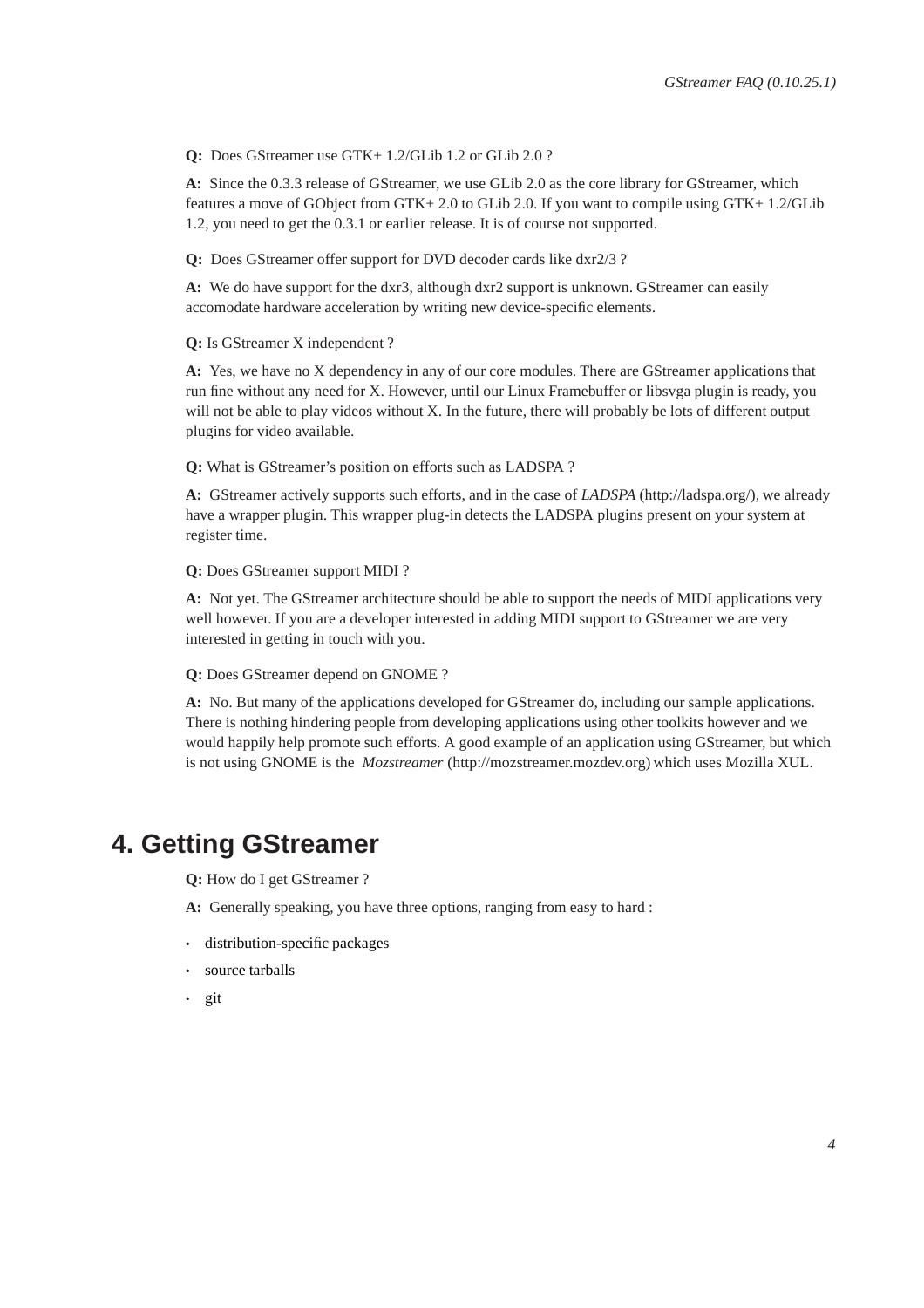**Q:** There seem to be different GStreamer versions, like 0.8 and 0.10? What's up with that?

**A:** GStreamer-0.8 and GStreamer-0.10 are the main version 'series' currently in use. For all practical purposes you should think of them as two completely different libraries which just happen to have a similar name. They can be installed in parallel and are completely independent.

For the 0.8 version you will need the 0.8 plugins and bindings (gst-plugins 0.8.x, gst-ffmpeg 0.8.x, gst-python 0.8.x etc.), while for the 0.10 version you will need the 0.10 plugins and bindings (ie. gst-plugins-base 0.10.x, gst-plugins-good 0.10.x, gst-plugins-ugly 0.10.x, gst-plugins-bad 0.10.x, gst-ffmpeg 0.10.x, gst-python 0.10.x). The micro version for each main version does not have to match exactly, only the major versions needs to be the same (ie. it may be that the current gst-plugins-good version is 0.10.6 and the current GStreamer core version is 0.10.13). GStreamer-0.10 will not see or use any of the GStreamer-0.8 plugins and vice versa.

All GStreamer command line tools are suffixed with their main version, e.g. gst-launch-0.8 and gst-launch-0.10, or gst-inspect-0.8 and gst-inspect-0.10. The corresponding GStreamer command line tools without a suffix (e.g. gst-launch) will default to the highest major version.

Applications will use either GStreamer-0.8 or GStreamer-0.10, since the 0.8 and 0.10 API/ABI are not compatible.

Odd-numbered versions such as 0.9.x, 0.11.x, etc. are unstable developer releases that should generally not be used.

#### **Q:** So which GStreamer version should I get?

**A:** You should download GStreamer-0.10. GStreamer-0.8 is not developed any longer and has not been maintained for almost two years (you may still find it packaged for your disto though, but that's most likely for legacy applications).

<span id="page-4-1"></span>**Q:** How can I install GStreamer from source ?

**A:** We provide tarballs of our releases on our own site, at http://gstreamer.freedesktop.org/src/ (http://gstreamer.freedesktop.org/src/)

When compiling from source, make sure you specify PKG\_CONFIG\_PATH correctly when building against GStreamer. For example, if you configured GStreamer with the default prefix (which is /usr/local), then you need to

export PKG\_CONFIG\_PATH=/usr/local/lib/pkgconfig

<span id="page-4-0"></span>before building gst-plugins.

**Q:** Are there premade binaries available ?

**A:** Yes, we currently provide precompiled packages for Red Hat, Debian and Linux Mandrake.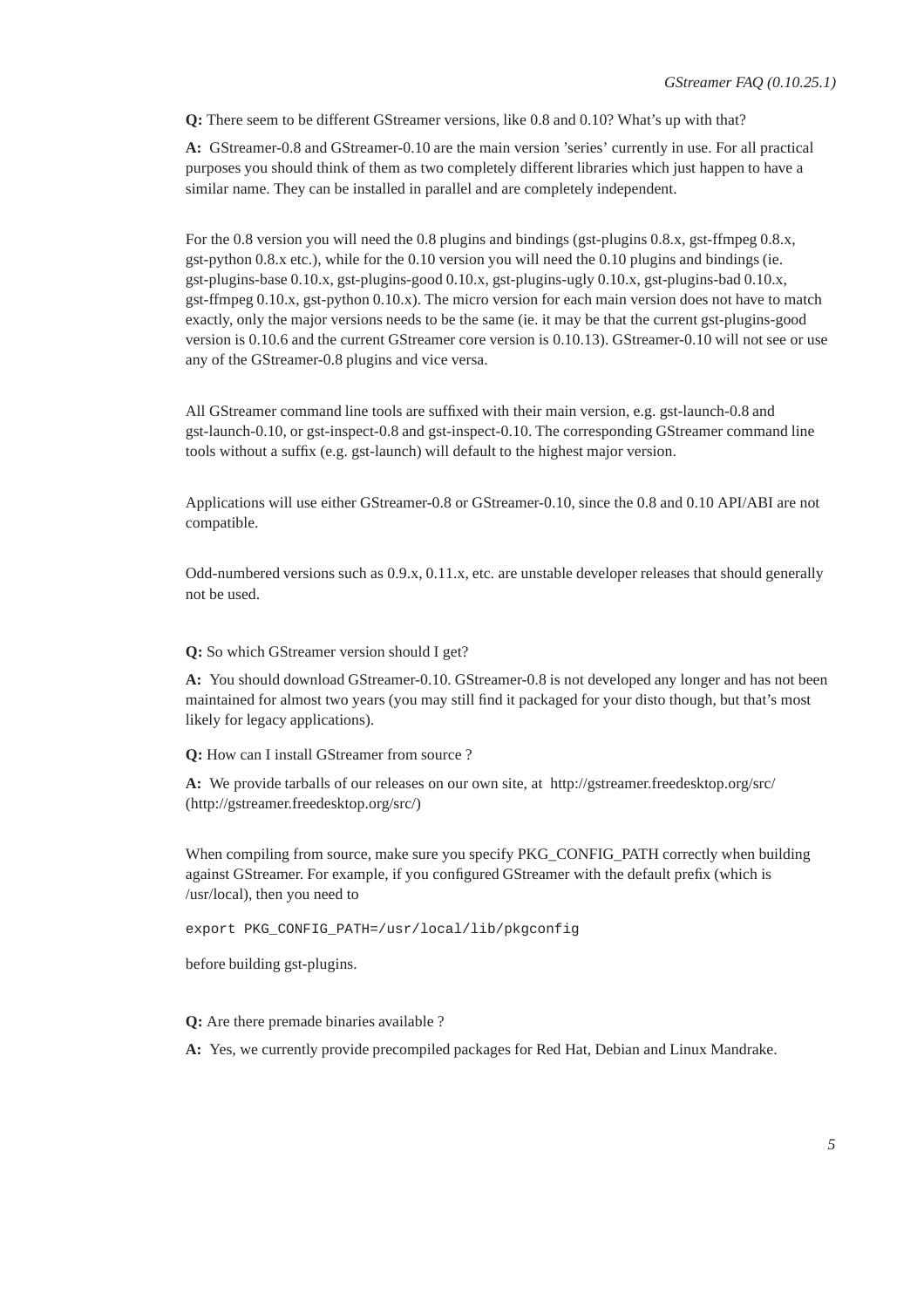We provide RPMS for Red Hat and Fedora Core through our Apt for rpm page. (http://gstreamer.freedesktop.org/pkg/) We usually support the last 2-3 releases of Red Hat. (RH9 and FC1)

GStreamer is already in Debian experimental, so if you are a debian user you should be able to get the Debian packages from there.

GStreamer is also in Mandrake Cooker so if you are using a recent release of Linux Mandrake you should be able to get GStreamer from there. To learn howto get packages from Mandrake cooker the Mandrake cooker page has more info (http://www.mandrakelinux.com/en/cookerdevel.php3)

For other RPM based distributions we recommend getting the source tarball and doing 'rpm -ta gstreamer-0.X.X' to create rpms. We keep our SPEC file constantly up to date so you should always be able to build GStreamer rpms from a tarball. The SPEC file is aimed at Red Hat however, so there might be some need for you to edit the Requirements list if your distribution name these packages differently.

**Q:** Why don't you provide premade binaries for distribution XY ?

**A:** GStreamer is run on a volunteer basis. The package that are provided are made by non-paid people who do this on their own time. The distributions we support with binaries are the distributions that we have people who have volunteered to make binaries for. If you are interested in maintaining GStreamer binaries for other distributions or Unices we would be happy to hear from you. Contact us through the GStreamer-devel mailing list.

**Q:** I am having trouble compiling GStreamer on my LFS installation, why ?

A: If you are running LFS our basic opinion is that you should be knowledgeable enough to solve any build issues you get on your own. Being volunteered based we can't promise support to anyone of course, but are you using LFS consider yourself extra unsupported. We neither can or want to know enough, about how your unique system is configured, to be able to help you. That said, if you come to the #gstreamer channel on irc.openprojects.net we might of course be able to give you some general hints and pointers.

**Q:** How do I get GStreamer through git ?

**A:** see this page : http://gstreamer.freedesktop.org/dev/ for git access. (anonymous and developer)

# **5. Using GStreamer**

**Q:** Ok, I've installed GStreamer. What can I do next ?

**A:** First of all, verify that you have a working registry and that you can inspect them by typing

\$ gst-inspect fakesrc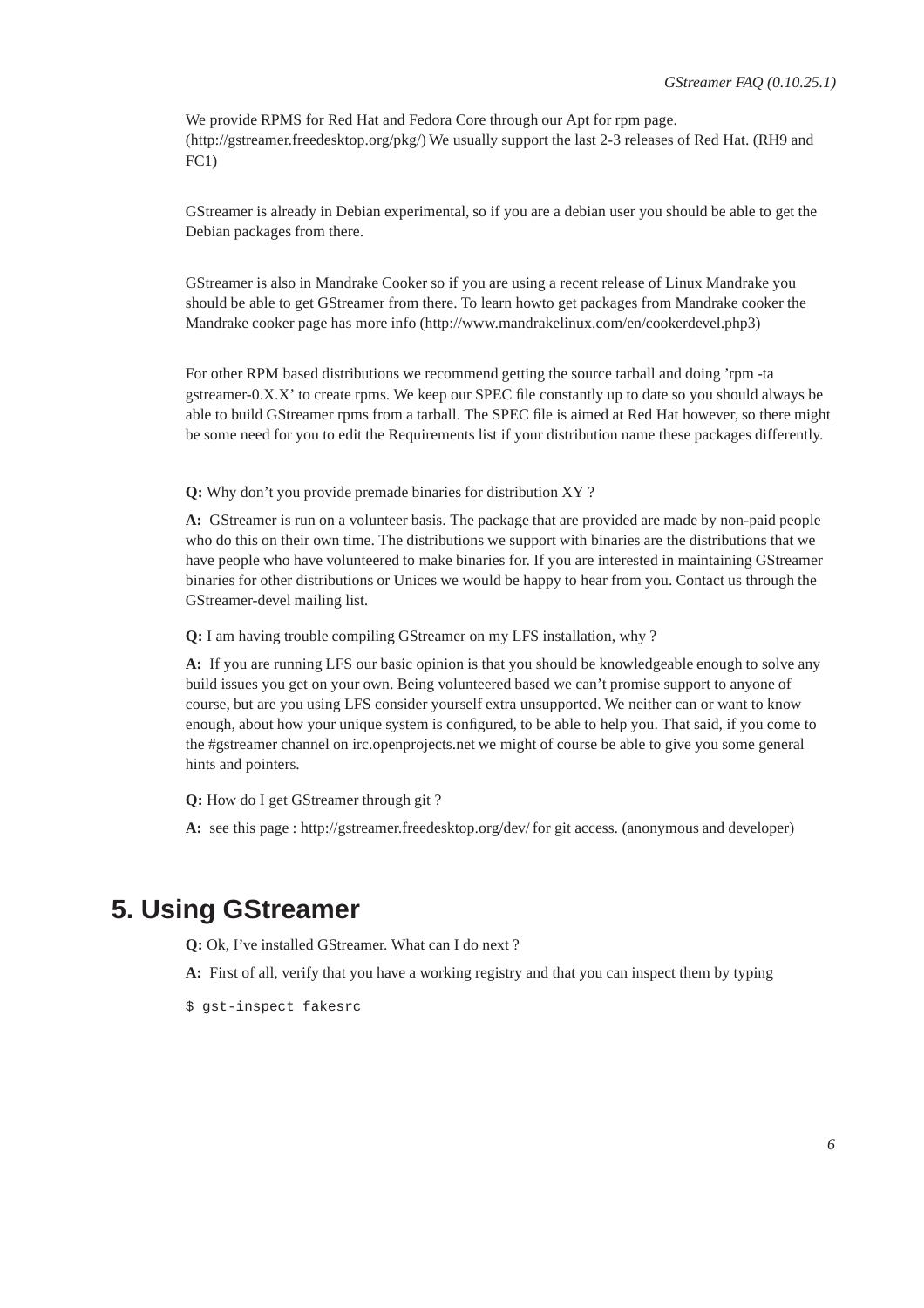This should print out a bunch of information about this particular element. If this tells you that there is "no such element or plugin", you haven't installed GStreamer correctly. Please check [how to get GStreamer](#page-3-0) If this fails with any other message, we would appreciate a [bug report.](#page-7-0)

It's time to try out a few things. Start with gst-launch and two plug-ins that you really should have : fakesrc and fakesink. They do nothing except pass empty buffers. Type this at the command-line :

\$ gst-launch -v fakesrc num-buffers=3 ! fakesink

This will print out output that looks similar to this :

```
RUNNING pipeline ...
fakesrc0: last-messace = "get ******* (fakesrc0:src)gt; (0 bytes, 0) 0x8057510"fakesink0: last-message = "chain ******* (fakesink0:sink)lt; (0 bytes, 0) 0x8057510"<br>fakesrc0: last-message = "get ******* (fakesrc0:src)gt; (0 bytes, 1) 0x8057510"
                                     ******* (fakesrc0: src)gt; (0 bytes, 1) 0x8057510"
fakesink0: last-message = "chain ******* (fakesink0:sink)lt; (0 bytes, 1) 0x8057510"
fakesrc0: last-message = "get ******* (fakesrc0:src)gt; (0 bytes, 2) 0x8057510"
fakesink0: last-message = "chain ******* (fakesink0:sink)lt; (0 bytes, 2) 0x8057510"
execution ended after 5 iterations (sum 301479000 ns, average 60295800 ns, min 3000 ns, m
```
(Some parts of output have been removed for clarity) If it looks similar, then GStreamer itself is running correctly.

**Q:** Can my system play sound through GStreamer ?

**A:** You can test this by trying to play a sine tone. For this, you need to link the audiotestsrc element to an output element that matches your hardware. A (non-complete) list of output plug-ins for audio is

- osssink for OSS output
- esdsink for ESound output
- artsdsink for aRTs output (not ported to 0.10 yet)
- alsasink for ALSA output
- alsaspdifsink for ALSA S/PDIF output
- jacksink for JACK output (not available yet)

First of all, run gst-inspect on the output plug-in you want to use to make sure you have it installed. For example, if you use OSS, run

\$ gst-inspect osssink

and see if that prints out a bunch of properties for the plug-in.

Then try to play the sine tone by running

\$ gst-launch audiotestsrc ! audioconvert ! audioresample ! osssink

and see if you hear something. Make sure your volume is turned up, but also make sure it is not too loud and you are not wearing your headphones.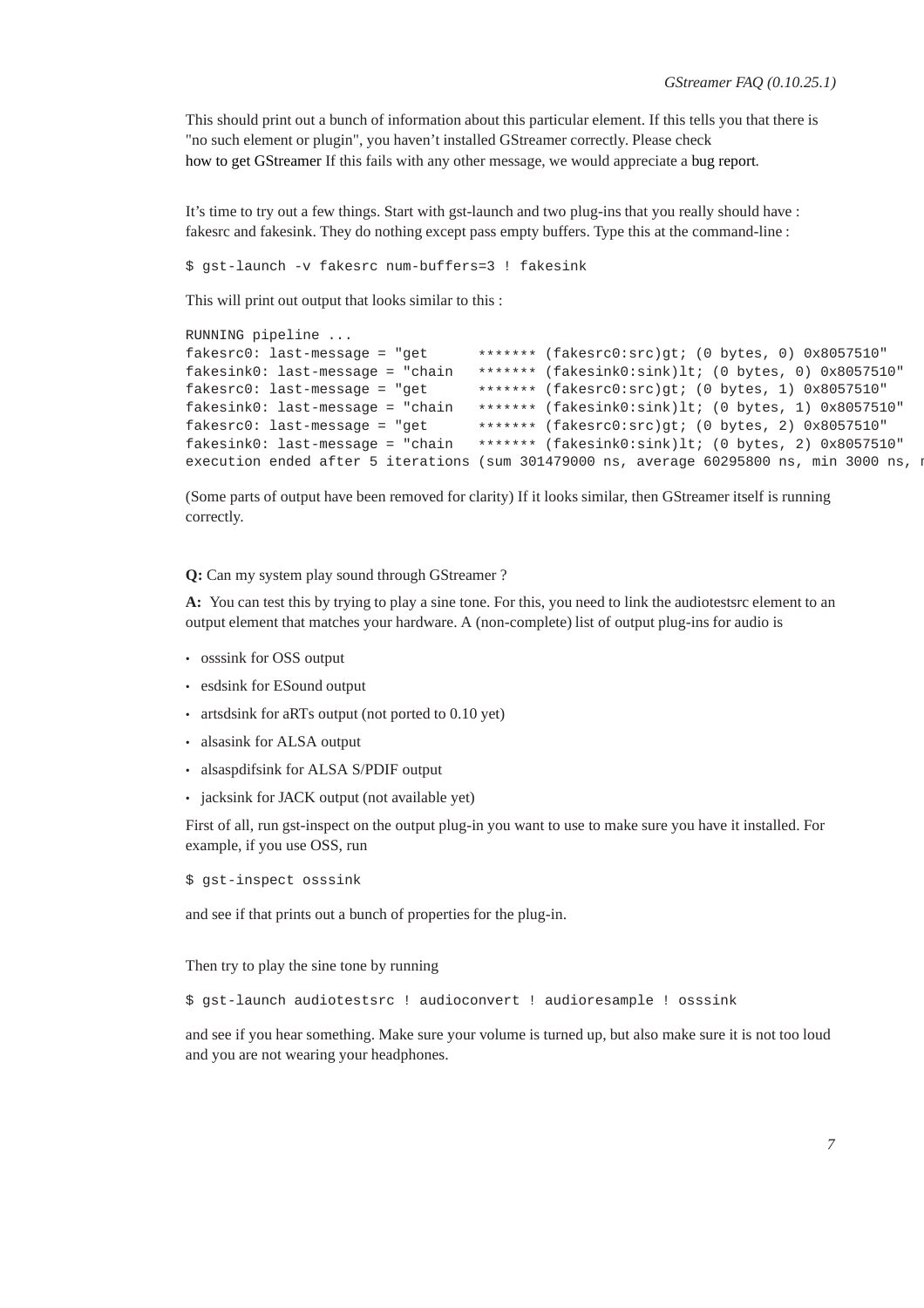In GNOME, you can configure audio output for most applications by running

\$ gstreamer-properties

which can also be found in the start menu (Applications -> Preferences -> Multimedia Systems Selector). In KDE, there is not yet a shared way of setting audio output for all applications; however, applications such as Amarok allow you to specify an audio output in their preferences dialog.

**Q:** How can I see what GStreamer plugins I have on my system ?

**A:** To do this you use the gst-inspect command-line tool, which comes standard with GStreamer. Invoked without any arguments,

\$ gst-inspect

will print out a listing of installed plugins. To learn more about a particular plugin, pass its name on the command line. For example,

\$ gst-inspect volume

will give you information about the volume plugin.

<span id="page-7-0"></span>Also, if you install the gst-editor package, you will have a graphical plugin browser available, gst-inspect-gui.

**Q:** Where should I report bugs ?

**A:** Bug management is now hosted on GNOME's Bugzilla at http://bugzilla.gnome.org, under the product GStreamer. Using bugzilla you can view past bug history, report new bugs, etc. Bugzilla requires you to make an account here, which might seem cumbersome, but allows us to at least have a chance at contacting you for further information, as we will most likely have to.

**Q:** How should I report bugs ?

**A:** When doing a bug report, you should at least describe

- your distribution
- how you installed GStreamer (from git, source, packages, which ?)
- if you installed GStreamer before

It also is useful for us if you attach output of the gst-feedback command to your bug report. If you're having problem with a specific application (either one of ours, somebody else's, or your own), please also provide a log of gst-mask by running

```
myapp --gst-mask=-1 > mask.log 2>&1
gzip mask.log
```
(interrupting the program if it doesn't stop by itself) and attach mask.log.gz to your bug report.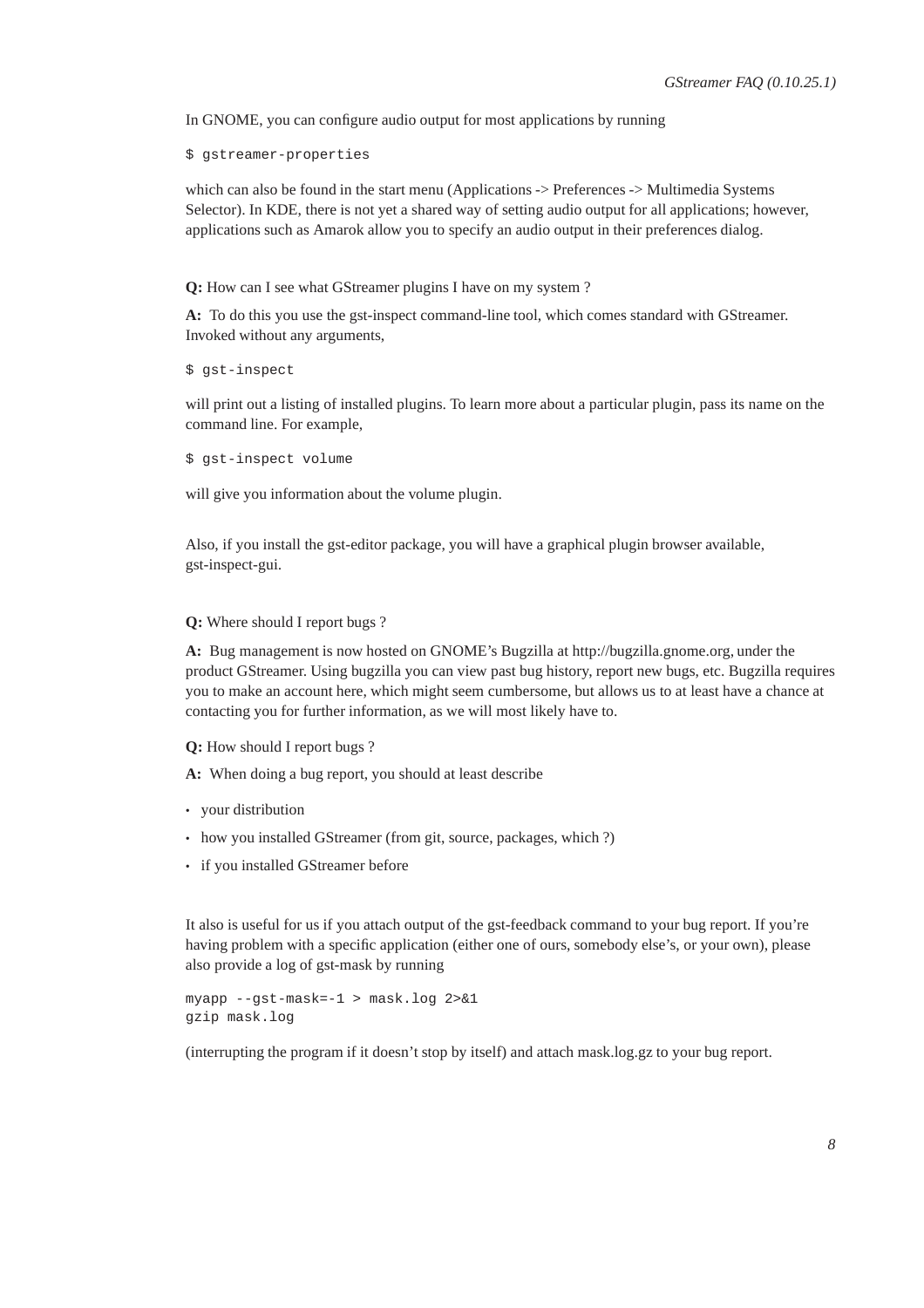If the application you are having problems with is segfaulting, then provide us with the necessary gdb output. See *[The GStreamer application I used stops with a segmentation fault. What can I do ?](#page-9-0)*

**Q:** How do I use the GStreamer command line interface ?

**A:** You access the GStreamer command line interface using the command gst-launch. To decode an mp3 and play it through OSS, you could use

```
gst-launch filesrc location=thesong.mp3 ! mad ! audioconvert !
audioresample ! osssink
```
. More examples can be found in the gst-launch man page.

To automatically detect the right codec in a pipeline, try

```
gst-launch filesrc location=my-random-media-file.mpeg ! decodebin !
audioconvert ! audioresample ! osssink
```
. or

```
gst-launch filesrc location=my-random-media-file.mpeg ! decodebin !
ffmpegcolorspace ! xvimagesink
```
Something more complicated:

```
gst-launch filesrc location=my-random-media-file.mpeg ! decodebin name=decoder
  decoder. ! ffmpegcolorspace ! xvimagesink
  decoder. ! audioconvert ! audioresample ! osssink
```
We also have a basic media playing plugin that will take care of most things for you. This plugin is called playbin. Try this:

gst-launch playbin uri=file:///home/joe/my-random-media-file.mpeg

This should play the file if the format is supported, ie. you have all the necessary demuxing and decoding and some output plugins installed.

### **6. Troubleshooting GStreamer**

- **Q:** Some application is telling me that I am missing a plug-in. What do I do ?
- **A:** Well, start by checking if you really are missing the plug-in.

gst-inspect (plug-in)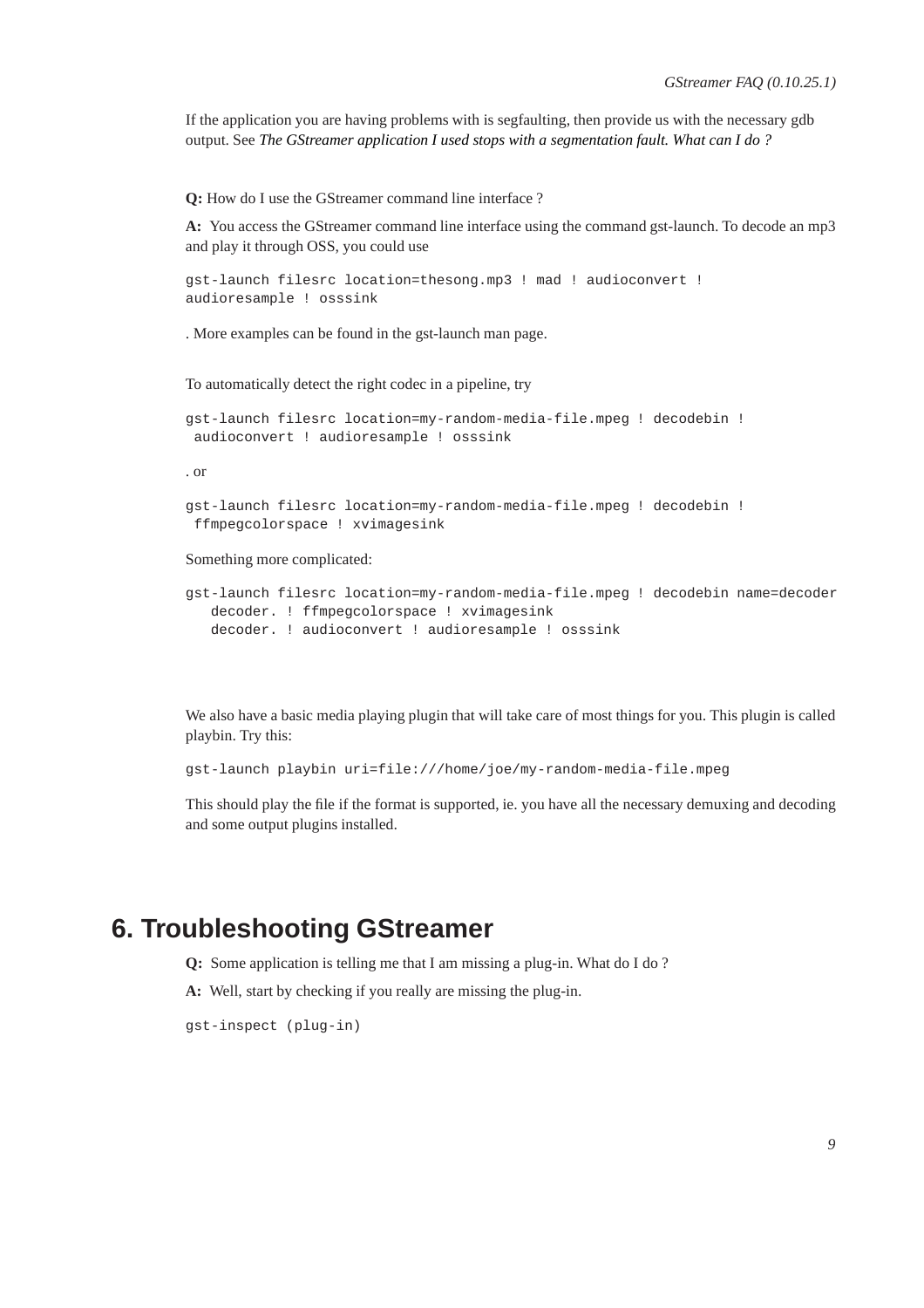and replace (plug-in) with the plug-in you think is missing. If this doesn't return any result, then you either don't have it or your registry cannot find it.

If you're not sure either way, then chances are good that you don't have it. You should get the plug-in and run gst-register to register it. How to get the plug-in depends on your distribution.

- if you run GStreamer using packages for your distribution, you should check what packages are available for your distribution and see if any of the available packages contains the plug-in.
- if you run GStreamer from a source install, there's a good chance the plug-in didn't get built because you are missing an external library. When you ran configure, you should have gotten output of what plug-ins are going to be built. You can re-run configure to see if it's there. If it isn't, there is a good reason why it is not getting built. The most likely is that you're missing the library you need for it. Check the README file in gst-plugins to see what library you need. Make sure to remember to re-run configure after installing the supporting library !
- if you run GStreamer from git, the same logic applies as for a source install. Go over the reasons why the plug-in didn't get configured for build. Check output of config.log for a clue as to why it doesn't get built if you're sure you have the library needed installed in a sane place.

**Q:** I get an error that says something like (process:26626): GLib-GObject-WARNING \*\*: specified instance size for type 'DVDReadSrc' is smaller than the parent type's 'GstElement' instance size What's wrong ?

**A:** If you run GStreamer from git uninstalled, it means that something changed in the core that requires a recompilation in the plugins. Recompile the plugins by doing "make clean && make".

If you run GStreamer installed, it probably means that you run the plugins against a different (incompatible) version than they were compiled against, which ususally means that you run multiple installations of GStreamer. Remove the old ones and - if needed - recompile again to ensure that it is using the right version.

<span id="page-9-0"></span>Note that we strongly recommend using Debian or RPM packages, since you will not get such issues if you use provided packages.

**Q:** The GStreamer application I used stops with a segmentation fault. What can I do ?

**A:** There are two things you can do. If you compiled GStreamer with specific optimization compilation flags, you should try recompiling GStreamer, the application and the plug-ins without any optimization flags. This allows you to verify if the problem is due to optimization or due to bad code. Second, it will also allow you to provide a reasonable backtrace in case the segmentation fault still occurs.

The second thing you can do is look at the backtrace to get an idea of where things are going wrong, or give us an idea of what is going wrong. To provide a backtrace, you should

1. run the application in gdb by starting it with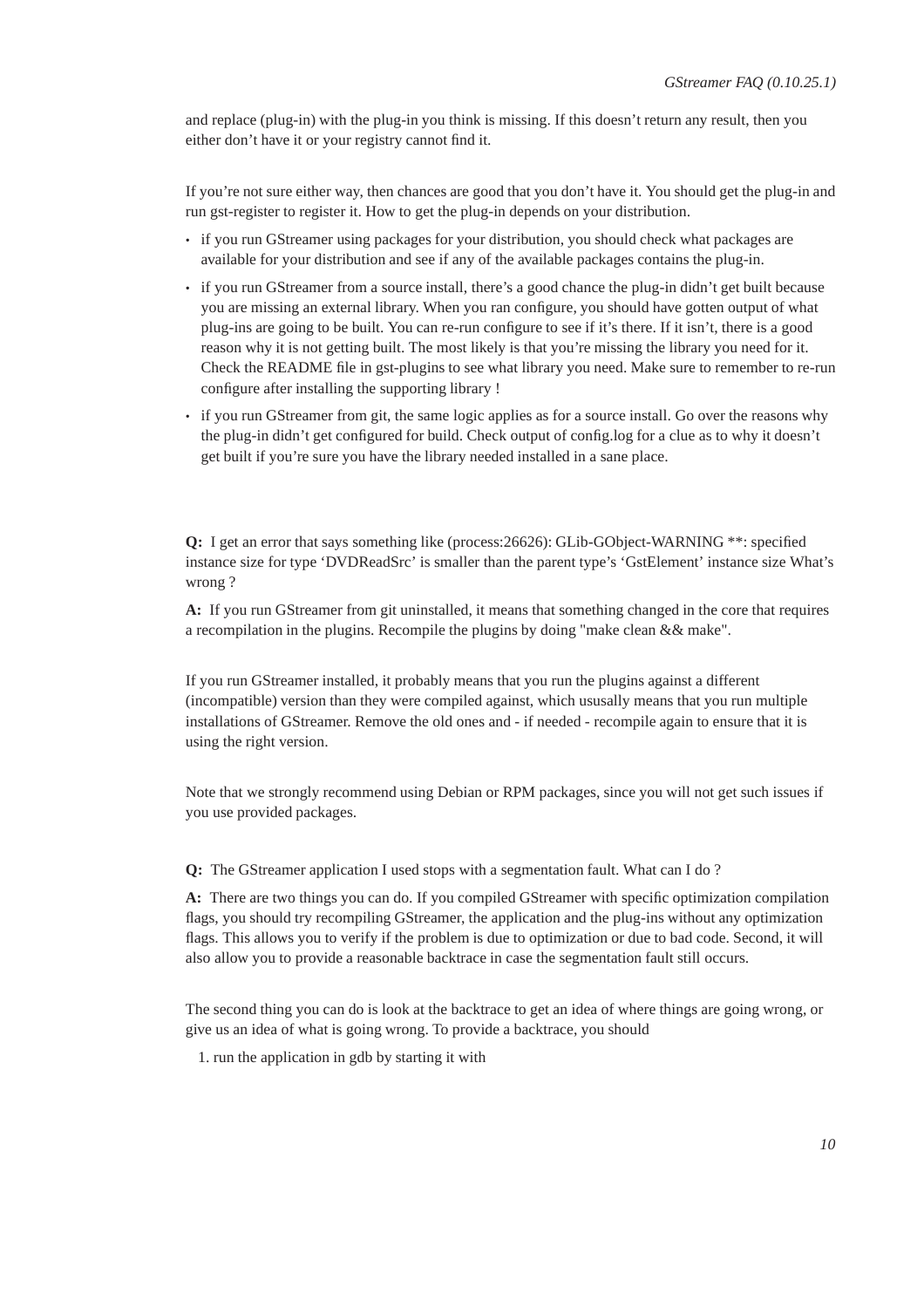gdb (gst-application)

(If the application is in a source tree instead of installed on the system, you might want to put "libtool" before "gdb")

2. Pass on the command line arguments to the application by typing

set args (the arguments to the application)

at the (gdb) prompt

- 3. Type "run" at the (gdb) prompt and wait for the application to segfault. The application will run a lot slower, however.
- 4. After the segfault, type "bt" to get a backtrace. This is a stack of function calls detailing the path from main () to where the code is currently at.
- 5. If the application you're trying to debug contains threads, it is also useful to do

info threads

and get backtraces of all of the threads involved, by switching to a different thread using "thread (number)" and then again requesting a backtrace using "bt".

6. If you can't or don't want to work out the problem yourself, a copy and paste of all this information should be included in your [bug report.](#page-7-0)

**Q:** On my system there is no gst-register command.

**A:** GStreamer version 0.10 does not need this anymore. The registry will be rebuilt automatically. If you suspect the registry is broken, just delete the registry.\*. xml files under \$HOME/.gstreamer-0.X/ and run

gst-inspect

to rebuild the registry.

### **7. Building GStreamer from git**

**Q:** Is there a way to test or develop against GStreamer from git without interfering with my system GStreamer installed from packages?

**A:** Yes! You have two options: you can either run GStreamer in an uninstalled setup (see [How do I develop against an uninstalled GStreamer copy ?\)](#page-13-0), or you can use GNOME's jhbuild.

**Q:** How do I check out GStreamer from git ?

**A:** GStreamer is hosted on Freedesktop.org. GStreamer consists of various parts. In the beginning, you will be interested in the "gstreamer" module, containing the core, and "gst-plugins-base" and "gst-plugins-good", containing the basic set of plugins. Finally, you may also be interested in "gst-plugins-ugly", "gst-plugins-bad" and "gst-ffmpeg" for more comprehensive media format support.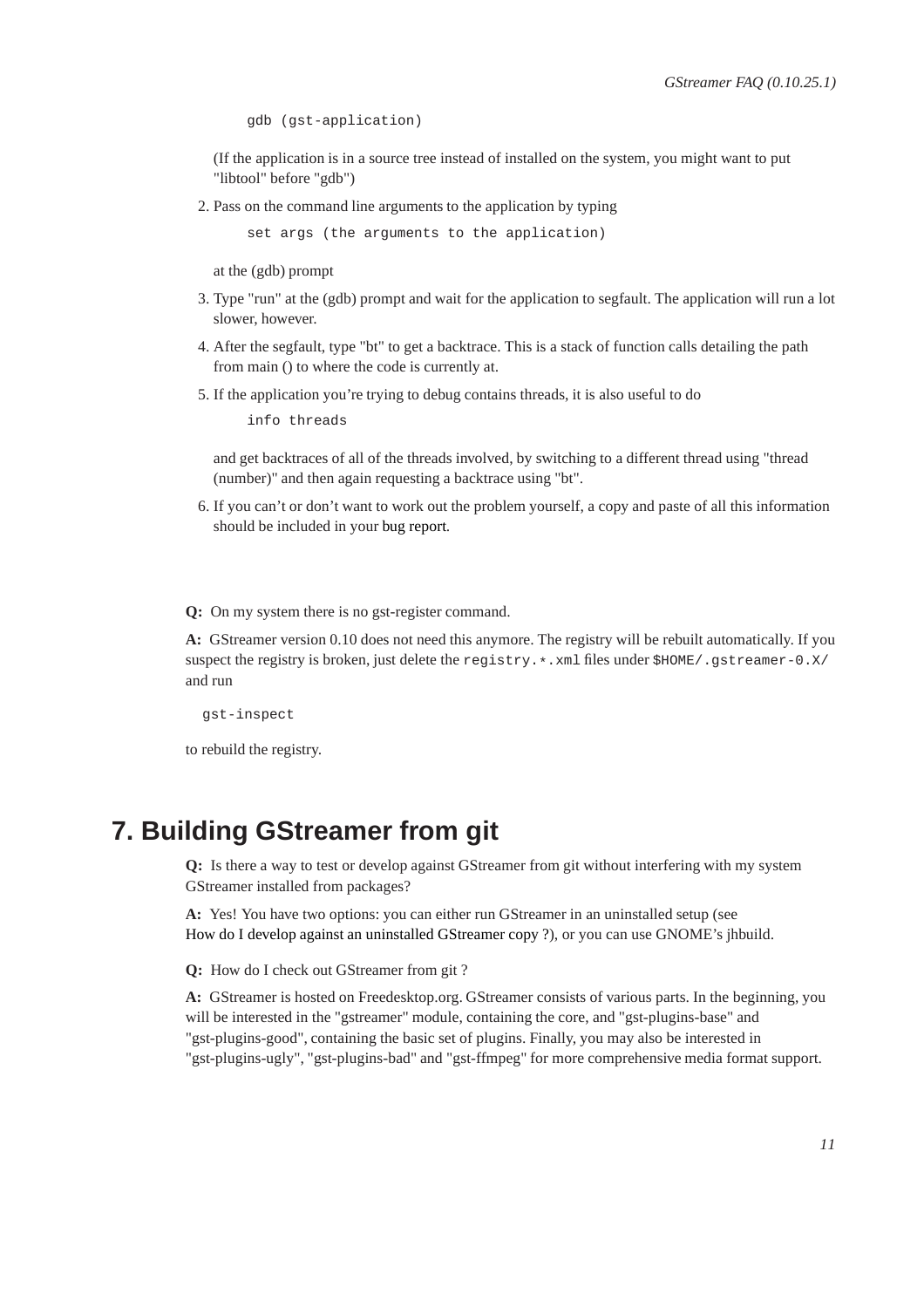To check out the latest git version of the core and the basic modules, use

```
for module in gstreamer gst-plugins-base gst-plugins-good; do
 git clone git://anongit.freedesktop.org/git/gstreamer/$module ;
done
```
This will create three directories in your current directory: "gstreamer", "gst-plugins-base", and "gst-plugins-good". If you want to get another module, use the above git clone command line and replace \$module with the name of the module. Once you have checked out these modules, you will need to change into each directory and run ./autogen.sh, which will among other things checkout the common module underneath each module checkout.

The modules page (http://gstreamer.freedesktop.org/modules/) has a list of active ones together with a short description.

**Q:** How do I get developer access to GStreamer git ?

**A:** If you want to gain developer access to GStreamer git, you should ask for it on the development lists, or ask one of the maintainers directly. We will usually only consider requests by developers who have been active and competent GStreamer contributors for some time already. If you are not already a registered developer with a user account on Freedesktop.org, you will then have to provide them with:

- 1. your desired unix username
- 2. your full name
- 3. your e-mail address
- 4. a copy of your public sshv2 identity. If you do not have this yet, you can generate it by running "ssh-keygen -t dsa". The resulting public key will be in .ssh/id\_dsa.pub
- 5. your GPG fingerprint. This would allow you to add and remove ssh keys to your account.

Once you have all these items, see http://freedesktop.org/wiki/AccountRequests for what to do with them.

**Q:** I ran autogen.sh, but it fails with aclocal errors. What's wrong ?

```
+ running aclocal -I m4 -I common/m4 ...
aclocal: configure.ac: 8: macro 'AM_DISABLE_STATIC' not found in library
aclocal: configure.ac: 17: macro 'AM_PROG_LIBTOOL' not found in library
aclocal failed
```
What's wrong ?

**A:** aclocal is unable to find two macros installed by libtool in a file called libtool.m4. Normally this would indicate that you don't have libtool, but that would mean autogen.sh would have failed on not finding libtool.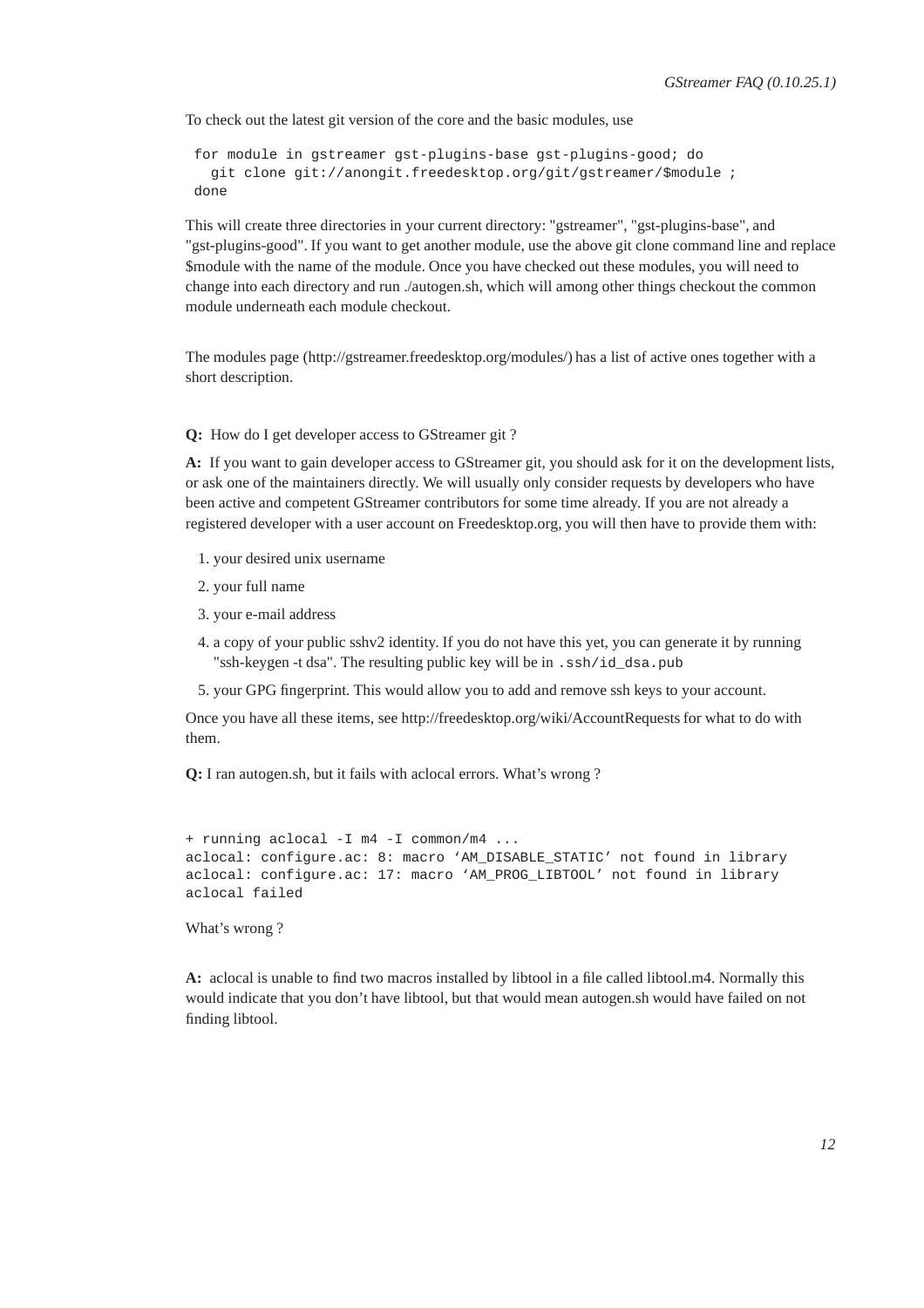It is more likely that you installed automake (which provides aclocal) in a different prefix than libtool. You can check this by examining in what prefix both aclocal and libtool are installed.

You can do three things to fix this :

- 1. install automake in the same prefix as libtool
- 2. force use of the automake installed in the same prefix as libtool by using the --with-automake option
- 3. figure out what prefix libtool has been installed to and point aclocal to the right location by running

export ACLOCAL\_FLAGS="-I \$(prefix)/share/aclocal" where you replace prefix with the prefix where libtool was installed.

**Q:** Why is "-Wall -Werror" being used ?

**A:** "-Wall" is being used because it finds a lot of possible problems with code. Not all of them are necessarily a problem, but it's better to have the compiler report some false positives and find a work-around than to spend time chasing a bug for days that the compiler was giving you hints about.

"-Werror" is turned off for actual releases. It's turned on by default for git and prereleases so that people actually notice and fix problems found by "-Wall". We want people to actively hit and report or fix them.

If for any reason you want to bypass these flags and you are certain it's the right thing to do, you can run

make ERROR\_CFLAGS=""

to clear the CFLAGS for error checking.

### **8. Developing applications with GStreamer**

**Q:** How do I compile programs that use GStreamer ?

**A:** GStreamer uses pkg-config to assist applications with compilation and linking flags. pkg-config is already used by GTK+, GNOME, SDL, and others; so if you are familiar with using it for any of those, you're set.

If you're not familiar with pkg-config to compile and link a small one-file program, pass the --cflags and --libs arguments to pkg-config. For example:

\$ libtool --mode=link gcc 'pkg-config --cflags --libs gstreamer-0.10' -o myprog myprog.c

would be sufficient for a gstreamer-only program. If (for example) your app also used GTK+ 2.0, you could use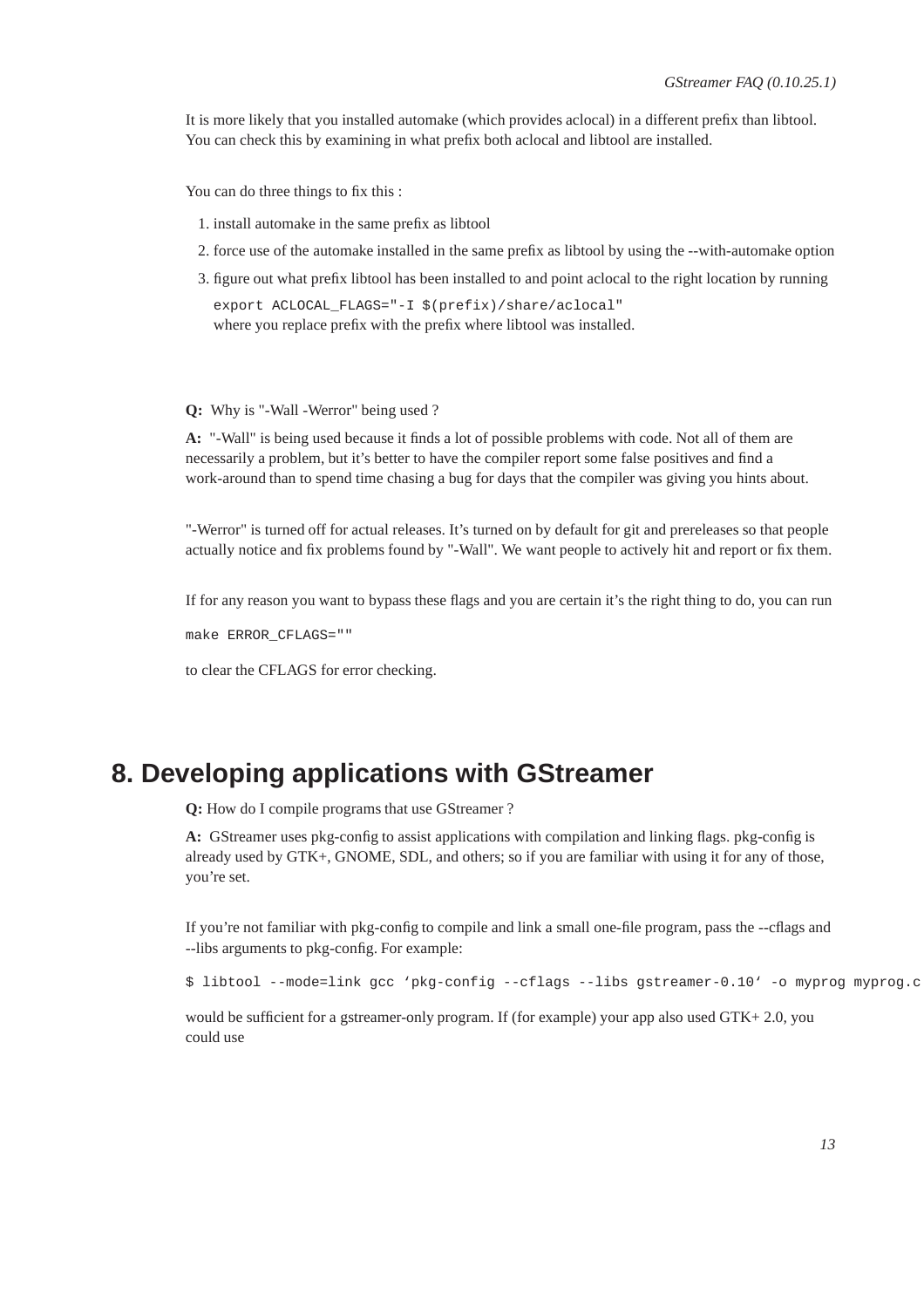\$ libtool --mode=link gcc 'pkg-config --cflags --libs gstreamer-0.10 gtk+-2.0' -o myprog

Those are back-ticks (on the same key with the tilde on US keyboards), not single quotes.

<span id="page-13-0"></span>For bigger projects, you should integrate pkg-config use in your Makefile, or integrate with autoconf using the pkg.m4 macro (providing PKG\_CONFIG\_CHECK).

#### **Q:** How do I develop against an uninstalled GStreamer copy ?

**A:** It is possible to develop and compile against an uninstalled copy of gstreamer and gst-plugins-\* (for example, against gits checkouts). The easiest way to do this is to use a bash script like this: latest version of gst-uninstalled (http://cgit.freedesktop.org/gstreamer/gstreamer/tree/scripts/gst-uninstalled). If you put this script in your path, and symlink it to gst-git (if you want to develop against git master) or to gst-released (if you want to develop against the lastest release of each module), it will automatically use the uninstalled version from that directory (ie. gst-git will look for a directory called 'git', and gst-released will expect the uninstalled modules to be in the 'released' directory; you are free to use any name or identifier you like here).

This requires you to have put your checkouts of gstreamer and gst-plugins under  $\sim$ /gst/git (for the master version). The program is easily modifiable if this isn't the case.

After running this script, you'll be in an environment where the uninstalled tools and plugins will be used by default. Also, pkg-config will detect the uninstalled copies before (and prefer them to) any installed copies.

**Q:** How can I use GConf to get the system-wide defaults ?

**A:** For GNOME applications it's a good idea to use GConf to find the default ways of outputting audio and video. You can do this by using the 'gconfaudiosink' and 'gconfvideosink' elements for audio and video output. They will take care of everything GConf-related for you and automatically use the outputs that the user configured. If you are using gconfaudiosink, your application should set the 'profile' property.

**Q:** How do I debug these funny shell scripts that libtool makes ?

**A:** When you link a program against uninstalled GStreamer using libtool, funny shell scripts are made to modify your shared object search path and then run your program. For instance, to debug gst-launch, try

libtool --mode=execute gdb /path/to/gst-launch

. If this does not work, you're probably using a broken version of libtool.

**Q:** Why is mail traffic so low on gstreamer-devel ?

**A:** Our main arena for coordination and discussion is IRC, not email. Join us in #gstreamer on irc.freenode.net (irc://irc.freenode.net/#gstreamer) For larger picture questions or getting more input from more persons, a mail to gstreamer-devel is never a bad idea.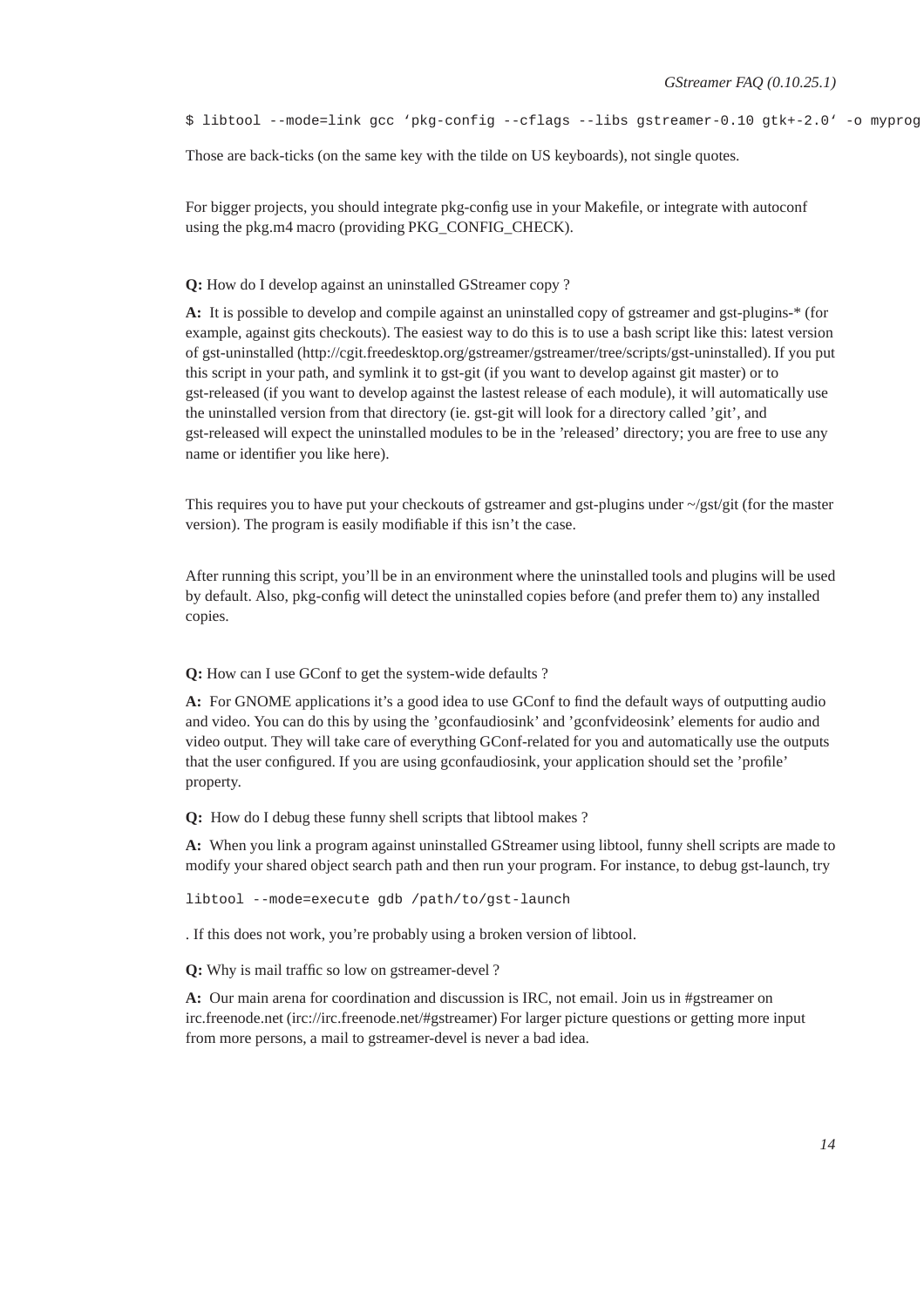**Q:** What kind of versioning scheme does GStreamer use ?

**A:** For public releases, GStreamer uses a standard MAJOR.MINOR.MICRO version scheme. If the release consists of mostly bug fixes or incremental changes, the MICRO version is incremented. If the release contains big changes, the MINOR version is incremented. If we're particularly giddy, we might even increase the MAJOR number. Don't hold your breath for that though.

During the development cycle, GStreamer also uses a fourth or NANO number. If this number is 1, then it's a git development version. Any tarball or package that has a nano number of 1 is made from git and thus not supported. Additionally, if you didn't get this package or tarball from the GStreamer team, don't have high hopes on it doing whatever you want it to do.

If the number is 2 or higher, it's an official pre-release in preparation of an actual complete release. Your help in testing these tarballs and packages is very much appreciated.

**Q:** What is the coding style for GStreamer code?

**A:** The core and almost all plugin modules are basically coded in K&R with 2-space indenting. Just follow what's already there and you'll be fine.

Individual plugins in gst-plugins-\* or plugins that you want considered for addition to one of the gst-plugins-\* modules should be coded in the same style. It's easier if everything is consistent. Consistency is, of course, the goal.

Simply run your code (only the \*.c files, not the header files) through

```
indent \
 --braces-on-if-line \
 --case-brace-indentation0 \
  --case-indentation2 \
  --braces-after-struct-decl-line \
  --line-length80 \
  --no-tabs \
  --cuddle-else \
  --dont-line-up-parentheses \
  --continuation-indentation4 \
  --honour-newlines \
  --tab-size8 \
  --indent-level2
```
before submitting a patch. (This is using GNU indent.) There is also a gst-indent script in the GStreamer core source tree in the tools directory which wraps this and contains the latest option. The easiest way to get the indenting right is probably to develop against a git checkout. The local git commit hook will ensure correct indentation. We only require code files to be indented, header files may be indented manually for better readability (however, please use spaces for indenting, not tabs, even in header files).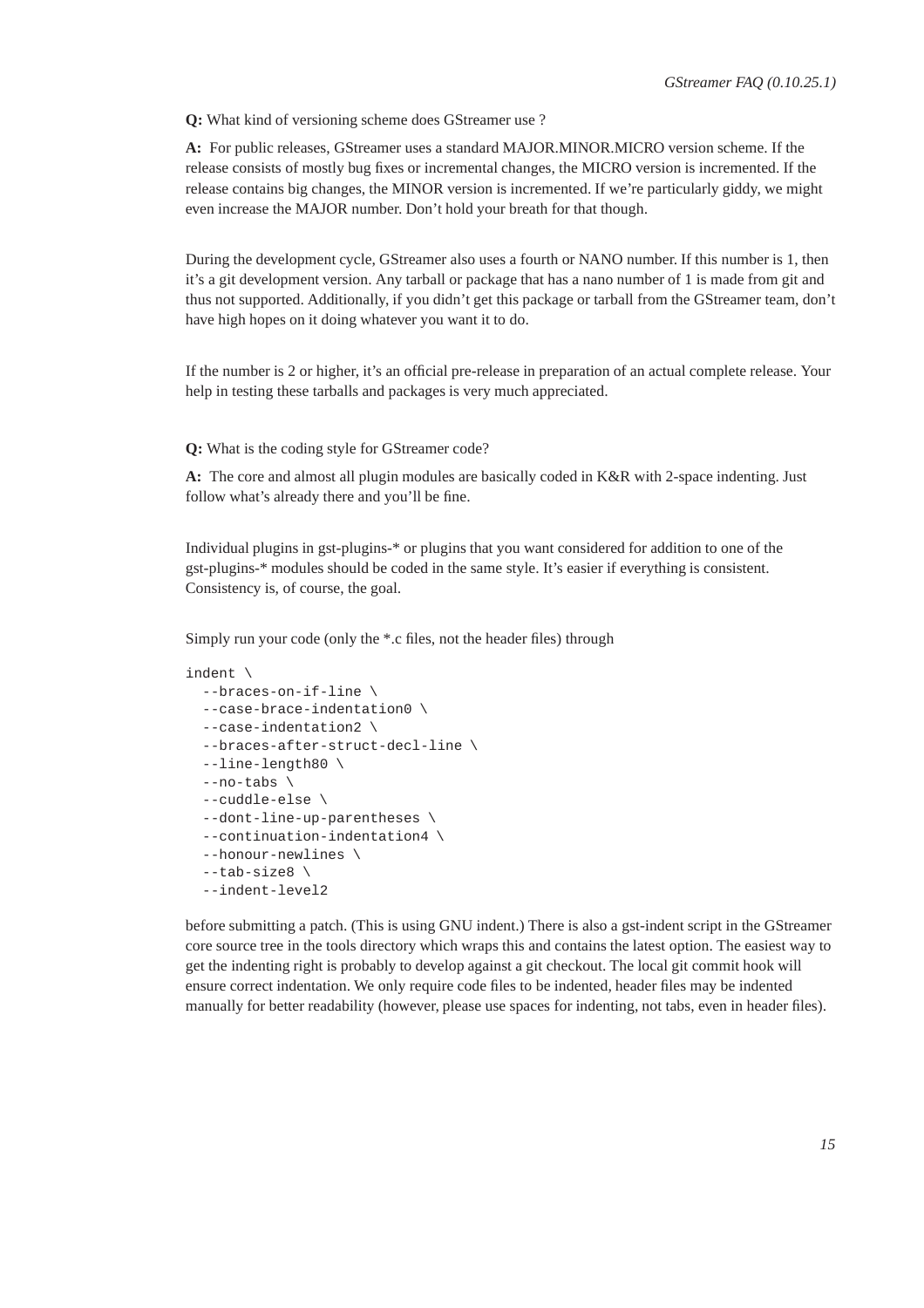As for the code itself, the GNOME coding guidelines (http://developer.gnome.org/doc/guides/programming-guidelines/book1.html) is a good read. Where possible, we try to adhere to the spirit of GObject and use similar coding idioms.

Patches should be made against git master or the latest release and should be in 'unified context' format (use diff -u -p). They should be attached to a bug report (or feature request) in bugzilla (http://bugzilla.gnome.org) rather than sent to the mailing list. Also see SubmittingPatches (http://gstreamer.freedesktop.org/wiki/SubmittingPatches) in the GStreamer wiki.

**Q:** I have translated one of the module .po files into a new language. How do I get it included?

**A:** GStreamer translations are uniformly managed through the Translation Project (http://translationproject.org). There are some instructions on how to join the Translation Project team and submit new translations at http://translationproject.org/html/translators.html.

New translations submitted via the Translation Project are merged periodically into git by the maintainers by running 'make download-po' in the various modules.

# **9. GStreamer Legal Issues**

This part of the FAQ is based on a series of questions we asked the FSF to understand how the GPL works and how patents affects the GPL. These questions were answered by the FSF lawyers (http://www.fsf.org/), so we view them as the final interpretation on how the GPL and LGPL interact with patents in our opinion. This consultancy was paid for by Fluendo (http://www.fluendo.com/) in order to obtain clear and quotable answers. These answers were certified by the FSF lawyer team and verified by FSF lawyer and law professor Eben Moglen.

**Q:** Can someone distribute the combination of

- GStreamer, the LGPL library
- MyPlayer, a GPL playback application
- The binary-only Sorenson decoder

together in one distribution/operating system ? If not, what needs to be changed to make this possible ?

**A:** This would be a problem, because the GStreamer and MyPlayer licenses would forbid it. In order to link GStreamer to MyPlayer, you need to use section 3 of the LGPL to convert GStreamer to GPL. The GPL version of GStreamer forbids linking to the Sorenson decoder. Anyway, the MyPlayer GPL license forbids this.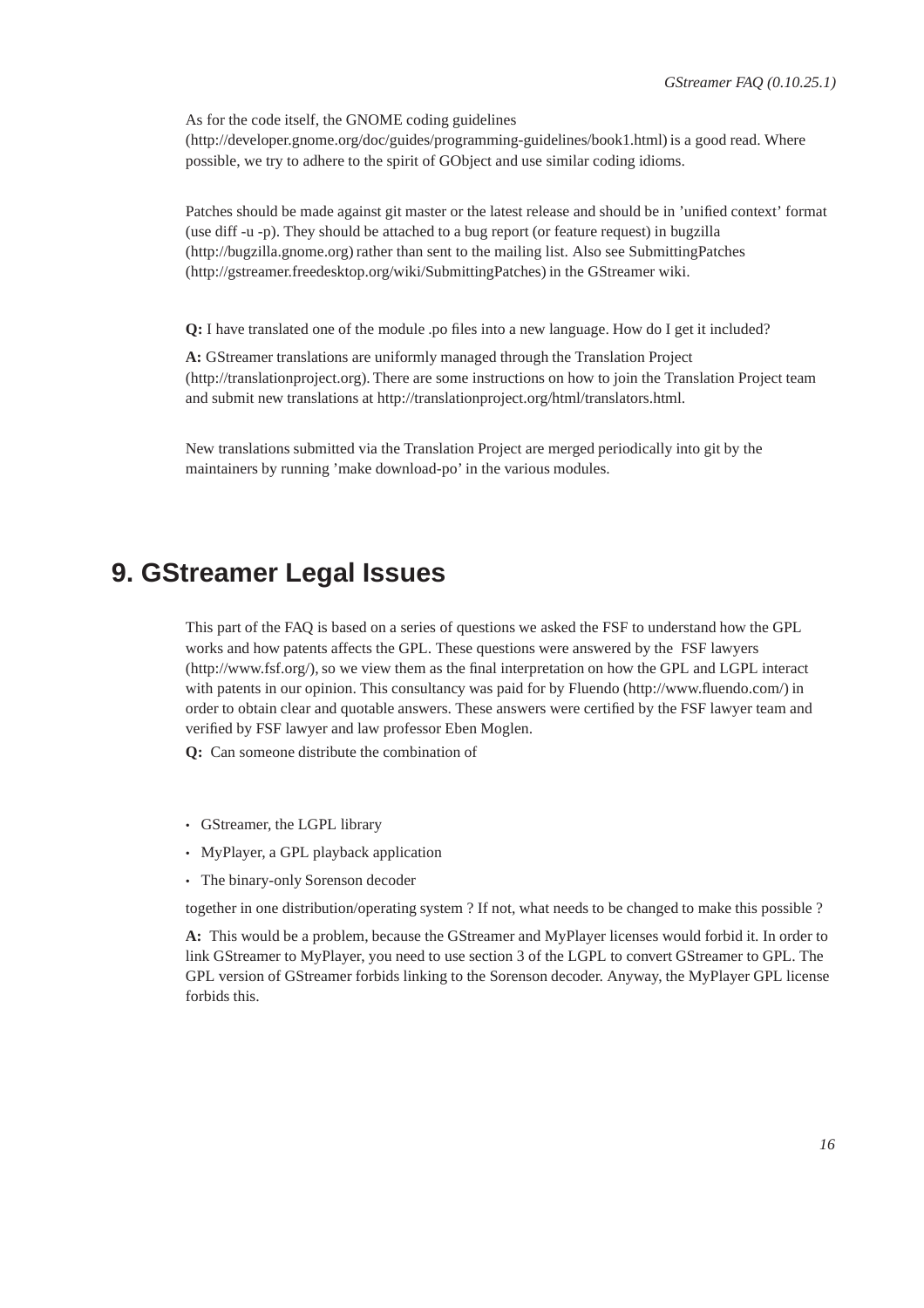If the authors of MyPlayer want to permit this, we have an exception for them: the controlled interface exception from the FAQ. The idea of this is that you can't get around the GPL just by including a LGPL bit in the middle.

Note: MyPlayer is a completely fictituous application at the time of writing.

**Q:** Suppose Apple wants to write a binary-only proprietary plugin for GStreamer to decode Sorenson video, which will be shipped stand-alone, not part of a package like in the question above. Can Apple distribute this binary-only plugin ?

**A:** Yes, modulo certain reverse engineering requirements in section 6 of the LGPL.

**Q:** If a program released under the GPL uses a library that is LGPL, and this library can dlopen plug-ins at runtime, what are the requirements for the license of the plug-in ?

**A:** You may not distribute the plug-in with the GPL application. Distributing the plug-in alone, with the knowledge that it will be used primarily by GPL software is a bit of an edge case. We will not advise you that it would be safe to do so, but we also will not advise you that it would be absolutely forbidden.

**Q:** Can someone in a country that does not have software patents distribute code covered by US patents under the GPL to people in, for example, Norway ? If he/she visits the US, can he/she be arrested ?

**A:** Yes, he can. No, there are no criminal penalties for patent infringement in the US.

**Q:** Can someone from the US distribute software covered by US patents under the GPL to people in Norway ? To people in the US ?

**A:** This might infringe some patents, but the GPL would not forbid it absent some actual restriction, such as a court judgement or agreement. The US government is empowered to refuse importation of patent infringing devices, including software.

**Q:** There are a lot of GPL- or LGPL-licensed libraries that handle media codecs which have patents. Take mad, an mp3 decoding library, as an example. It is licensed under the GPL. In countries where patents are valid, does this invalidate the GPL license for this project ?

**A:** The mere existence of a patent which might read on the program does not change anything. However, if a court judgement or other agreement prevents you from distributing libmad under GPL terms, you can not distribute it at all.

The GPL and LGPL say (sections 7 and 11): "If you cannot distribute so as to satisfy simultaneously your obligations under this License and any other pertinent obligations, then as a consequence you may not distribute the Library at all."

**Q:** So let's say there is a court judgement. Does this mean that the GPL license is invalid for the project everywhere, or only in the countries where it conflicts with the applicable patents ?

**A:** The GPL operates on a per-action, not per-program basis. That is, if you are in a country which has software patents, and a court tells you that you cannot distribute (say) libmad in source code form, then you cannot distribute libmad at all. This doesn't affect anyone else.